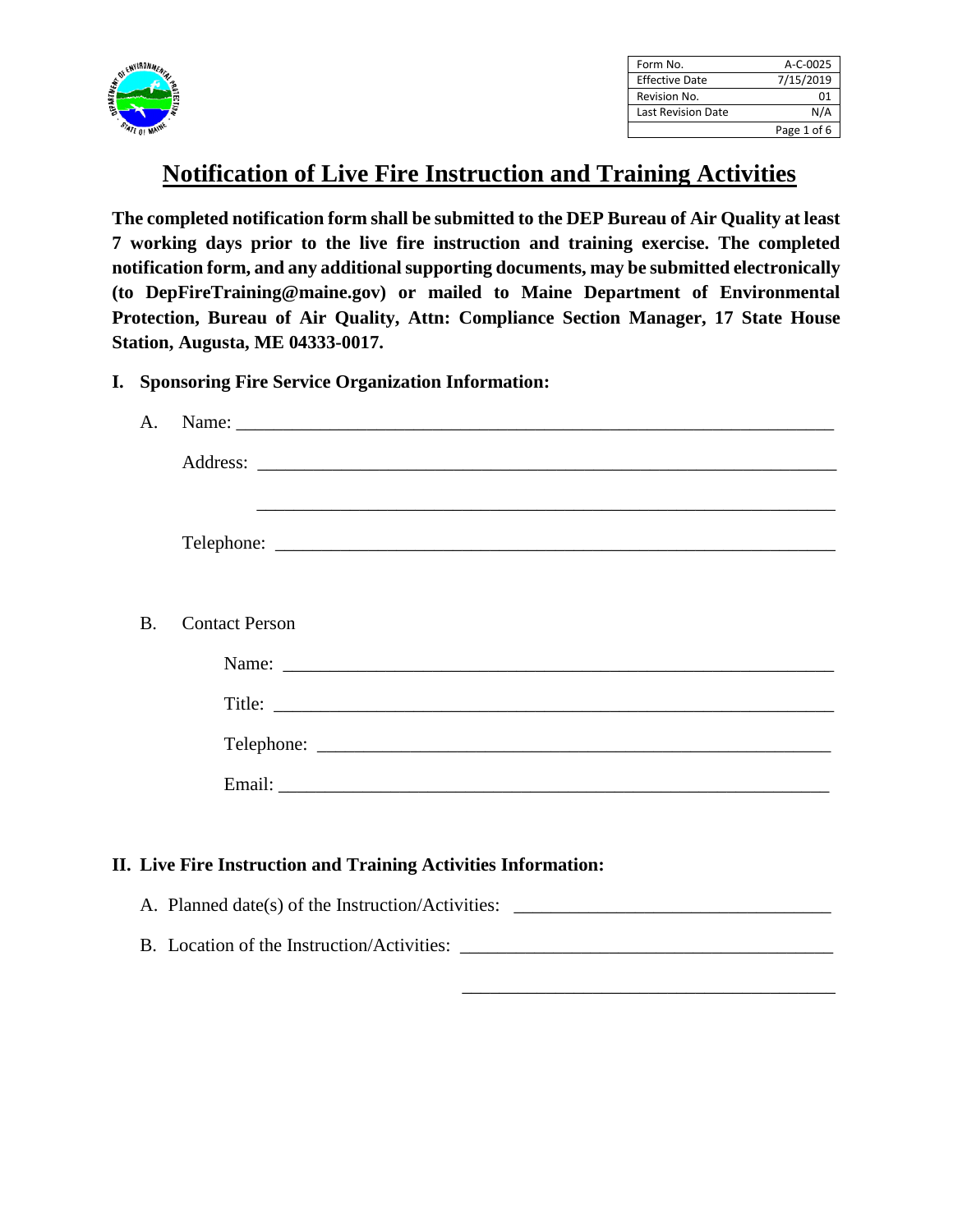

| Form No.                  | $A-C-0025$  |
|---------------------------|-------------|
| <b>Effective Date</b>     | 7/15/2019   |
| Revision No.              | በ1          |
| <b>Last Revision Date</b> | N/A         |
|                           | Page 2 of 6 |

C. Written Objective(s) of the Instruction/Activities: Use the provided space or attach a separate document. If submitting electronically, you may attach a separate file.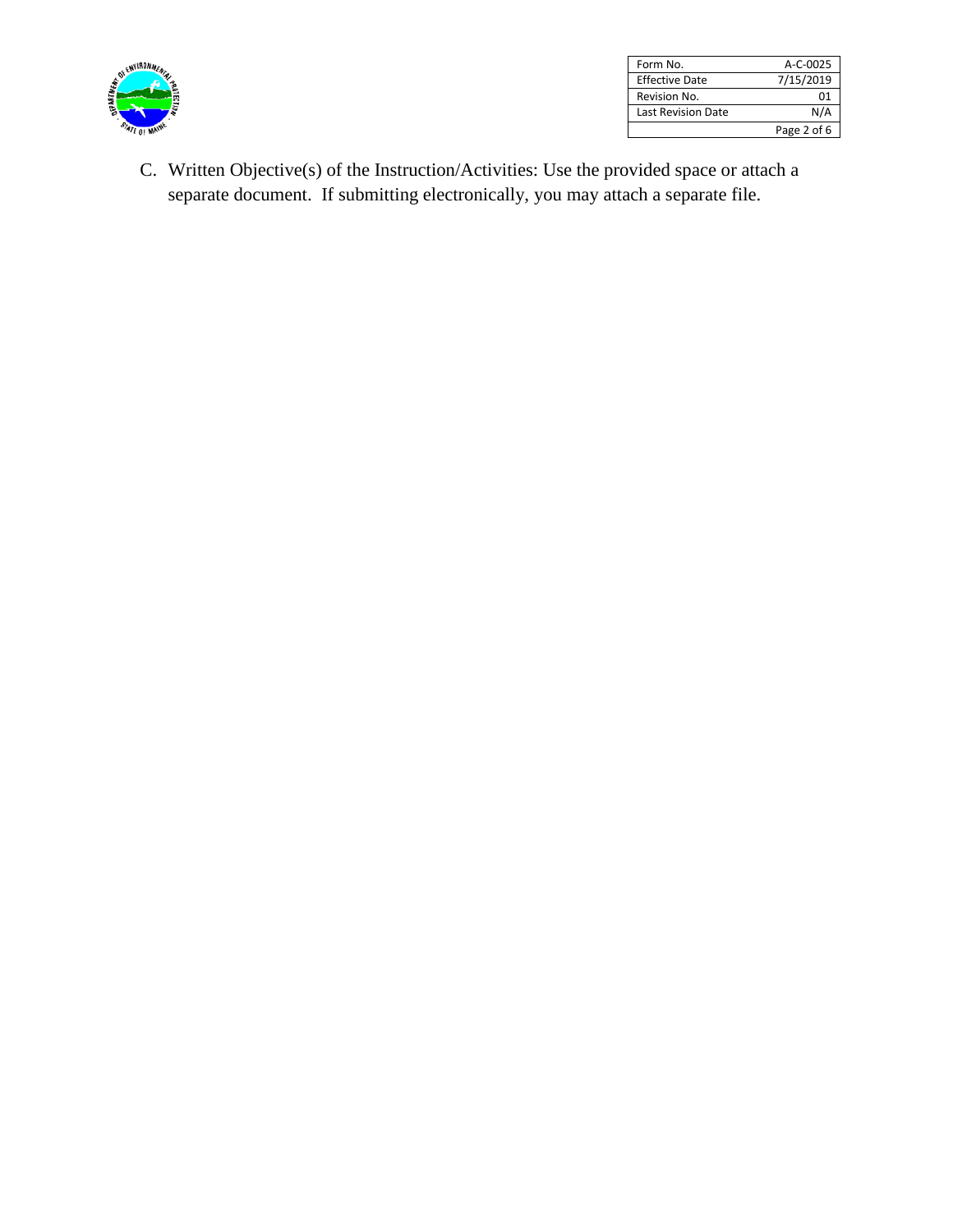

| Form No.                  | A-C-0025    |
|---------------------------|-------------|
| <b>Effective Date</b>     | 7/15/2019   |
| Revision No.              | 01          |
| <b>Last Revision Date</b> | N/A         |
|                           | Page 3 of 6 |

D. Instructor Information:

|           | Type of Instructor: $\Box$ Fire Chief or designee      |                                                                                                                  |  |  |
|-----------|--------------------------------------------------------|------------------------------------------------------------------------------------------------------------------|--|--|
|           |                                                        | $\Box$ Fire Fighting Instructor                                                                                  |  |  |
|           | <b>III. Property Owner Information:</b>                |                                                                                                                  |  |  |
| A.        | as of the date of the Instruction/Training Activities: |                                                                                                                  |  |  |
|           |                                                        |                                                                                                                  |  |  |
|           |                                                        |                                                                                                                  |  |  |
|           |                                                        |                                                                                                                  |  |  |
|           |                                                        |                                                                                                                  |  |  |
|           |                                                        |                                                                                                                  |  |  |
| <b>B.</b> |                                                        | after completion of the Instruction/Training Activities:                                                         |  |  |
|           | $\Box$ same as above                                   |                                                                                                                  |  |  |
|           |                                                        | Name:                                                                                                            |  |  |
|           |                                                        |                                                                                                                  |  |  |
|           |                                                        | and the control of the control of the control of the control of the control of the control of the control of the |  |  |
|           |                                                        |                                                                                                                  |  |  |
|           |                                                        |                                                                                                                  |  |  |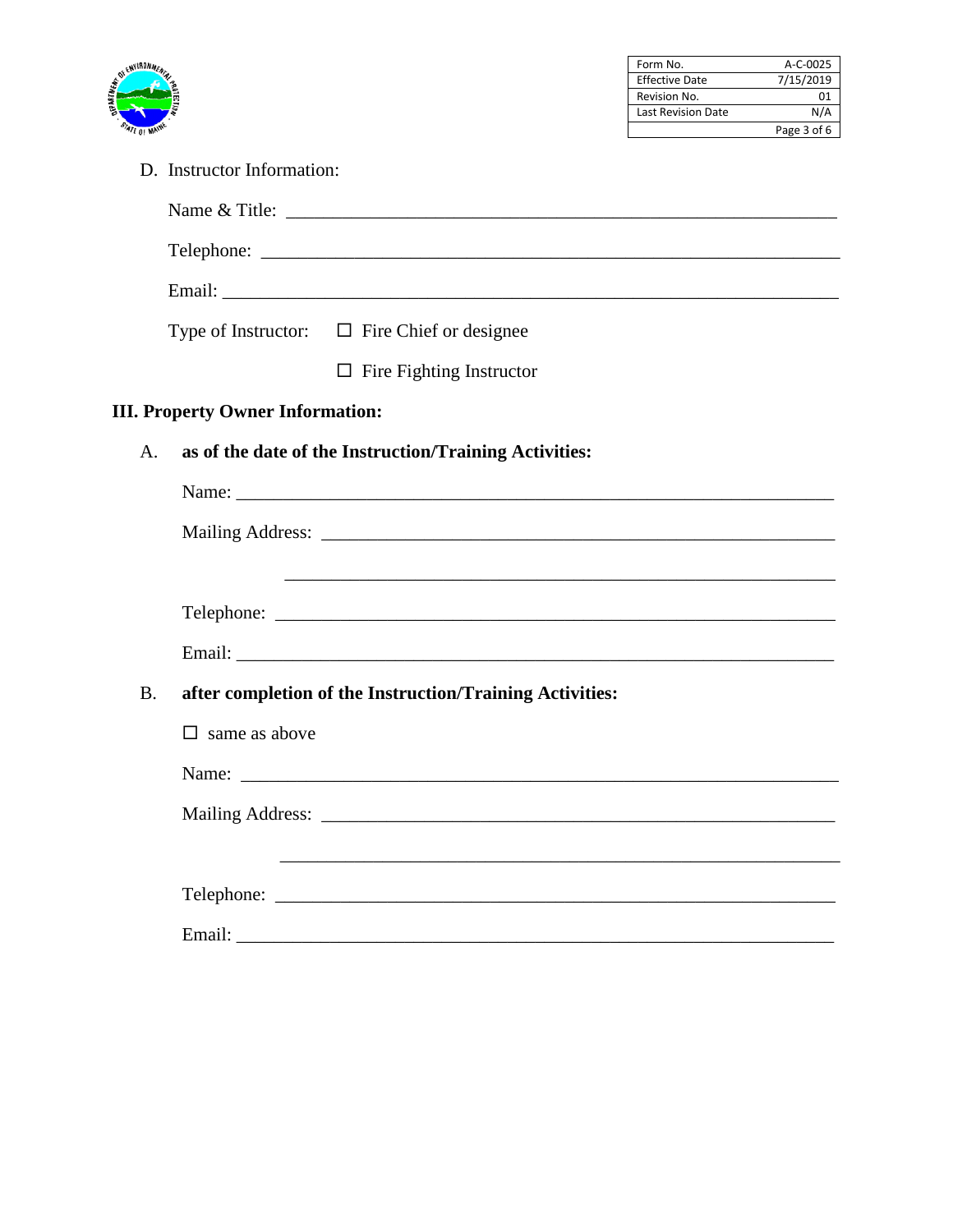

| Form No.                  | A-C-0025    |
|---------------------------|-------------|
| <b>Effective Date</b>     | 7/15/2019   |
| Revision No.              | 01          |
| <b>Last Revision Date</b> | N/A         |
|                           | Page 4 of 6 |

## **IV.General Requirements – check to document the requirements are met:**

- $\Box$  The proposed instruction and training activities are for the purpose of research or bona fide instruction and training of municipal or volunteer firefighters and/or industrial firefighters, in methods of fighting fires, and the instruction/activities will be conducted under the direct control and supervision of the qualified instructor named in #II(D), above.
- $\Box$  The written objectives for the instruction/activities is attached to this checklist or will be mailed to the Compliance Section Manager at the address provided above.

## **V. Requirements Specific to the Burning of a Structure – check each box as the requirement is completed:**

 $\Box$  Have documentation that a Maine-licensed asbestos consultant has performed an asbestos inspection of the structure, and that all identified asbestos-containing materials have been removed from the structure by a licensed asbestos abatement contractor. (Comments:

\_\_\_\_\_\_\_\_\_\_\_\_\_\_\_\_\_\_\_\_\_\_\_\_\_\_\_\_\_\_\_\_\_\_\_\_\_\_\_\_\_\_\_\_\_\_\_\_\_\_\_\_\_\_\_\_\_\_\_\_\_\_\_\_\_\_\_\_\_\_\_\_ \_\_\_\_\_\_\_\_\_\_\_\_\_\_\_\_\_\_\_\_\_\_\_\_\_\_\_\_\_\_\_\_\_\_\_\_\_\_\_\_\_\_\_\_\_\_\_\_\_\_\_\_\_\_\_\_\_\_\_\_\_\_\_\_\_\_\_\_\_\_\_)

- Complete and submit "Asbestos Building Demolition Notification Form D" http://www.maine.gov/dep/waste/asbestos/documents/asbbuilddemonotformDenabled.pdf
- $\Box$  Have documentation of the date the structure was constructed.
- $\Box$  The structure was constructed prior to 1979, and a Maine-licensed lead inspector has certified that the structure does not contain lead painted materials, or that any identified lead painted materials have been removed and disposed in accordance with applicable ME DEP rules.
- $\Box$  The structure was constructed prior to 1979, and is assumed to have lead painted material.
- $\Box$  The structure was constructed in 1979 or after, but there is a possibility that the structure may contain lead paint.
- $\Box$  The structure was constructed in 1979 or after, and there is no other evidence that the structure may contain lead paint.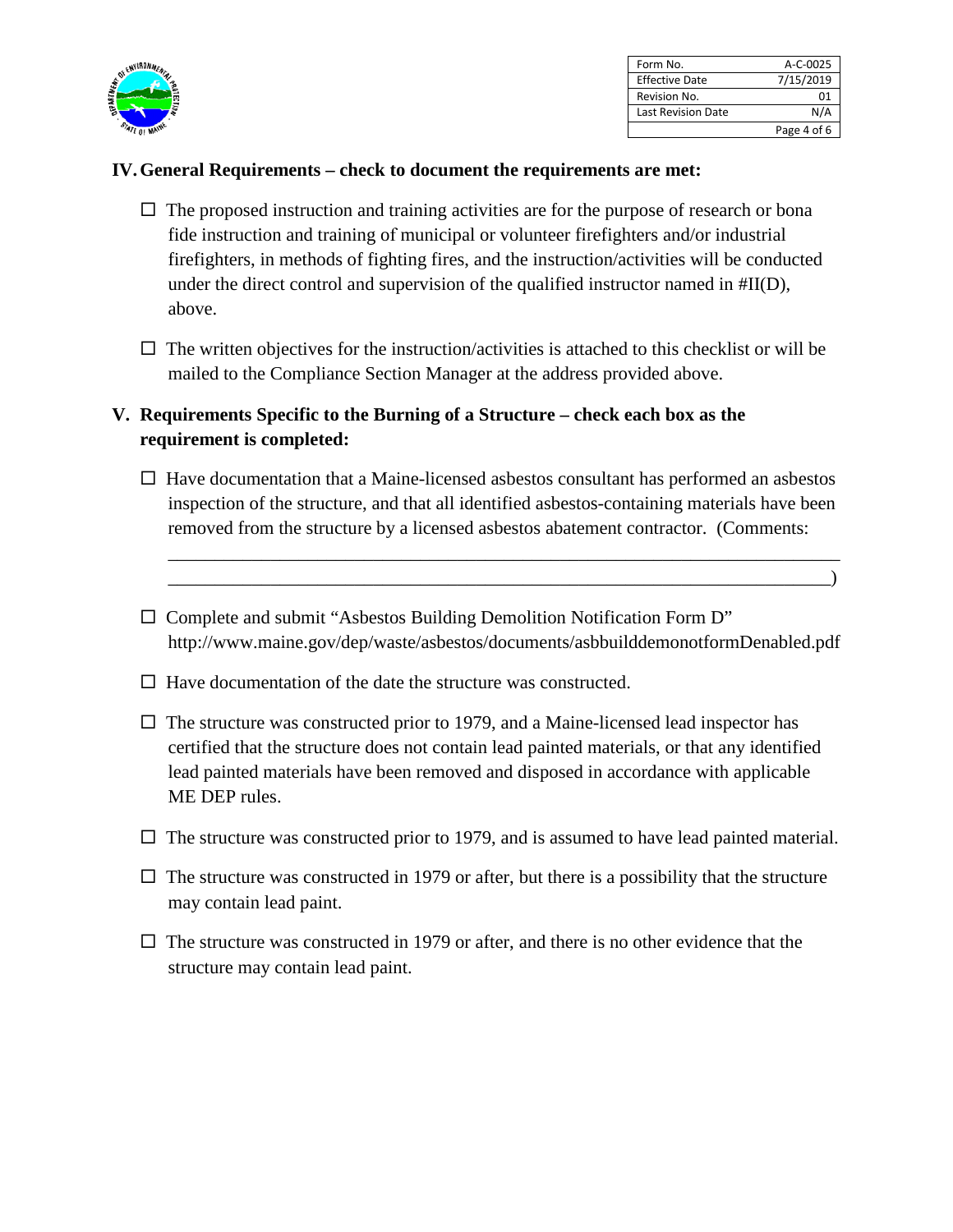

| Form No.                  | $A-C-0025$  |
|---------------------------|-------------|
| <b>Effective Date</b>     | 7/15/2019   |
| Revision No.              | 01          |
| <b>Last Revision Date</b> | N/A         |
|                           | Page 5 of 6 |

 $\Box$  The following materials with the potential for creating an environmental hazard have been removed and disposed in compliance with the applicable regulations, or identified as part of the instruction/training activities. (All materials that are not part of the training objective must be removed and properly disposed.)

|            | <b>REMOVED</b> | PART OF         | <b>MATERIAL</b>                                                                     | DISPOSAL LOCATION* |
|------------|----------------|-----------------|-------------------------------------------------------------------------------------|--------------------|
| <b>YES</b> | NO             | <b>EXERCISE</b> | (list others removed)                                                               |                    |
|            |                |                 | mercury containing thermostats                                                      |                    |
|            |                |                 | fluorescent lamps                                                                   |                    |
|            |                |                 | fuel tanks or storage containers                                                    |                    |
|            |                |                 | paints, solvents, and other<br>liquids containing hazardous<br>ingredients          |                    |
|            |                |                 | pesticides, insecticides,<br>fertilizers, and other potentially<br>hazardous solids |                    |
|            |                |                 | tires                                                                               |                    |
|            |                |                 | general trash/rubbish                                                               |                    |
|            |                |                 | furniture and appliances                                                            |                    |
|            |                |                 | construction/demolition debris                                                      |                    |
|            |                |                 | pressure-treated wood                                                               |                    |
|            |                |                 | vinyl siding                                                                        |                    |
|            |                |                 | carpet                                                                              |                    |
|            |                |                 | asphalt shingles                                                                    |                    |
|            |                |                 | asbestos siding                                                                     |                    |
|            |                |                 | pvc plumbing                                                                        |                    |
|            |                |                 |                                                                                     |                    |
|            |                |                 |                                                                                     |                    |

\*Specify Company name and location